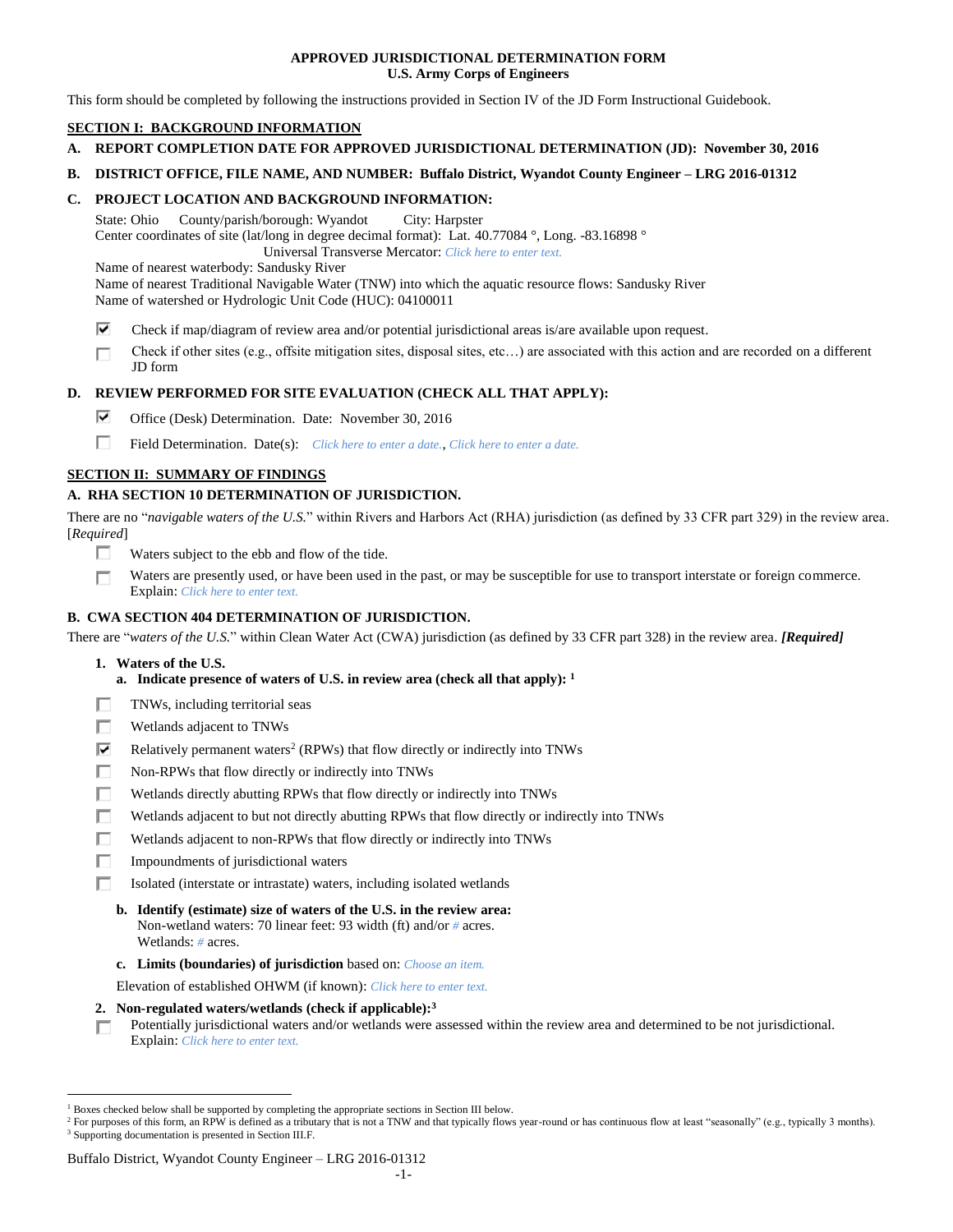## **SECTION III: CWA ANALYSIS**

## **A. TNWs AND WETLANDS ADJACENT TO TNWs**

**The agencies will assert jurisdiction over TNWs and wetlands adjacent to TNWs. If the aquatic resource is a TNW, complete Section III.A.1 and Section III.D.1. only; if the aquatic resource is a wetland adjacent to a TNW, complete Sections III.A.1 and 2 and Section III.D.1.; otherwise, see Section III.B below**.

- **1. TNW**  Identify TNW: *Click here to enter text.* Summarize rationale supporting determination: *Click here to enter text.*
- **2. Wetland adjacent to TNW**

## Summarize rationale supporting conclusion that wetland is "adjacent": *Click here to enter text.*

## **B. CHARACTERISTICS OF TRIBUTARY (THAT IS NOT A TNW) AND ITS ADJACENT WETLANDS (IF ANY):**

**This section summarizes information regarding characteristics of the tributary and its adjacent wetlands, if any, and it helps determine whether or not the standards for jurisdiction established under Rapanos have been met.** 

**The agencies will assert jurisdiction over non-navigable tributaries of TNWs where the tributaries are "relatively permanent waters" (RPWs), i.e. tributaries that typically flow year-round or have continuous flow at least seasonally (e.g., typically 3 months). A wetland that directly abuts an RPW is also jurisdictional. If the aquatic resource is not a TNW, but has year-round (perennial) flow, skip to Section III.D.2. If the aquatic resource is a wetland directly abutting a tributary with perennial flow, skip to Section III.D.4.**

**A wetland that is adjacent to but that does not directly abut an RPW requires a significant nexus evaluation. Corps districts and EPA regions will include in the record any available information that documents the existence of a significant nexus between a relatively permanent tributary that is not perennial (and its adjacent wetlands if any) and a traditional navigable water, even though a significant nexus finding is not required as a matter of law.**

**If the waterbody<sup>4</sup> is not an RPW, or a wetland directly abutting an RPW, a JD will require additional data to determine if the waterbody has a significant nexus with a TNW. If the tributary has adjacent wetlands, the significant nexus evaluation must consider the tributary in combination with all of its adjacent wetlands. This significant nexus evaluation that combines, for analytical purposes, the tributary and all of its adjacent wetlands is used whether the review area identified in the JD request is the tributary, or its adjacent wetlands, or both. If the JD covers a tributary with adjacent wetlands, complete Section III.B.1 for the tributary, Section III.B.2 for any onsite wetlands, and Section III.B.3 for all wetlands adjacent to that tributary, both onsite and offsite. The determination whether a significant nexus exists is determined in Section III.C below.**

**1. Characteristics of non-TNWs that flow directly or indirectly into TNW**

**(i) General Area Conditions:**

Watershed size: *# Choose an item.* Drainage area: *# Choose an item.*

Average annual rainfall: *#* inches Average annual snowfall: *#* inches

#### **(ii) Physical Characteristics:**

- (a) Relationship with TNW:
	- $\Box$  Tributary flows directly into TNW.

Tributary flows through *Choose an item.* tributaries before entering TNW.

Project waters are *Choose an item.* river miles from TNW. Project waters are *Choose an item.* river miles from RPW. Project waters are *Choose an item.* aerial (straight) miles from TNW. Project waters are *Choose an item.* aerial (straight) miles from RPW. Project waters cross or serve as state boundaries. Explain: *Click here to enter text.*

Identify flow route to TNW<sup>5</sup>: Click here to enter text. Tributary stream order, if known: *Click here to enter text.*

(b) General Tributary Characteristics (check all that apply):

**Tributary** is: □ Natural

 $\Box$ Artificial (man-made). Explain: *Click here to enter text.*

Manipulated (man-altered). Explain: *Click here to enter text.*

#### Buffalo District, Wyandot County Engineer – LRG 2016-01312

 $\overline{a}$ 

 $4$  Note that the Instructional Guidebook contains additional information regarding swales, ditches, washes, and erosional features generally and in the arid West. <sup>5</sup> Flow route can be described by identifying, e.g., tributary a, which flows through the review area, to flow into tributary b, which then flows into TNW.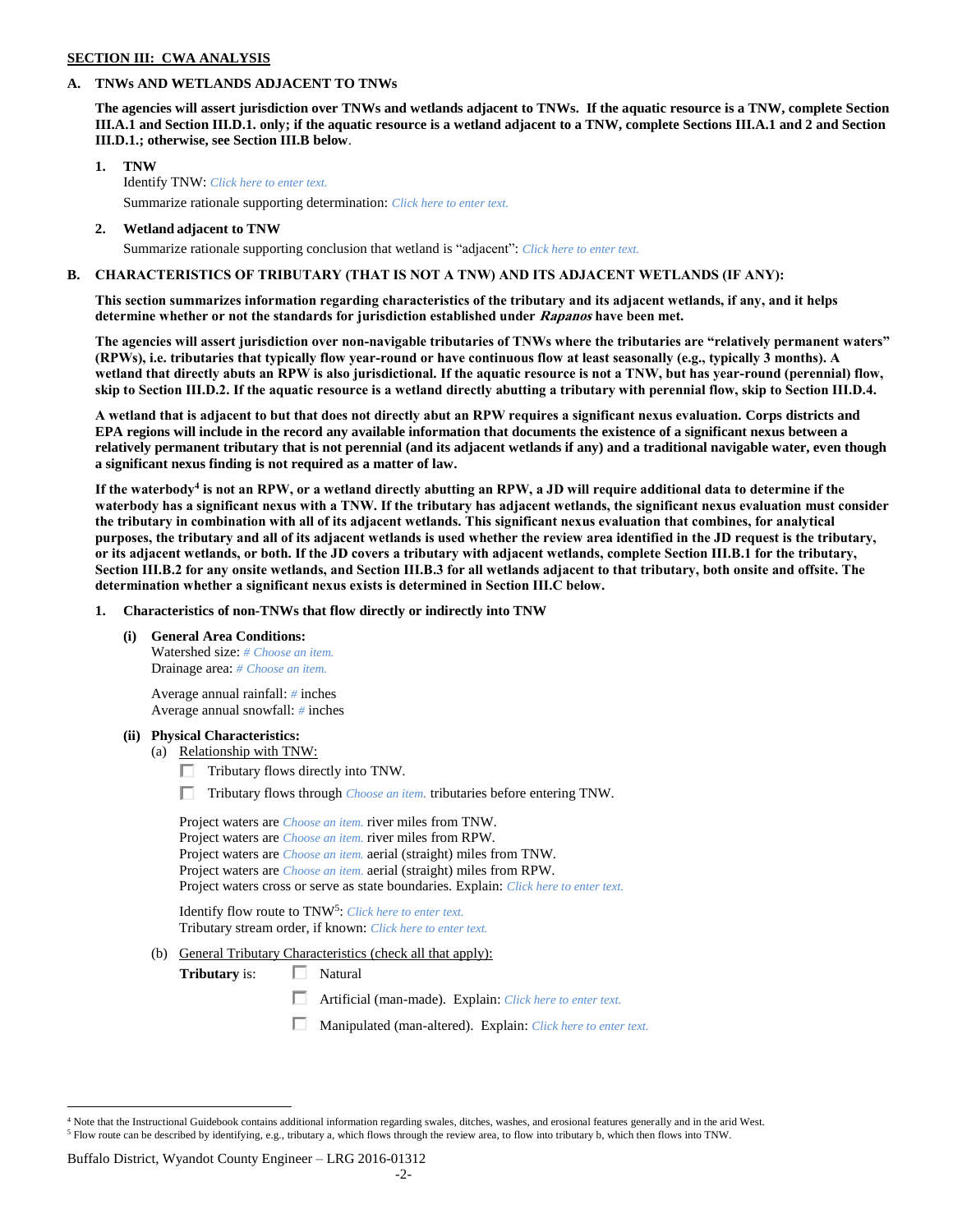|                                                       |                                                                                                                                                                                                                                                                 | Average width: # feet<br>Average depth: # feet<br>Average side slopes: Choose an item.                                                                                                                                                                                              | <b>Tributary</b> properties with respect to top of bank (estimate):                       |                  |                                                     |                                                                                                                                   |  |  |  |  |  |
|-------------------------------------------------------|-----------------------------------------------------------------------------------------------------------------------------------------------------------------------------------------------------------------------------------------------------------------|-------------------------------------------------------------------------------------------------------------------------------------------------------------------------------------------------------------------------------------------------------------------------------------|-------------------------------------------------------------------------------------------|------------------|-----------------------------------------------------|-----------------------------------------------------------------------------------------------------------------------------------|--|--|--|--|--|
|                                                       | <b>I</b>                                                                                                                                                                                                                                                        | Silts                                                                                                                                                                                                                                                                               | Primary tributary substrate composition (check all that apply):<br>n.<br>Sands            |                  |                                                     | Concrete                                                                                                                          |  |  |  |  |  |
|                                                       |                                                                                                                                                                                                                                                                 | Cobbles                                                                                                                                                                                                                                                                             | Gravel                                                                                    |                  |                                                     | Muck                                                                                                                              |  |  |  |  |  |
|                                                       |                                                                                                                                                                                                                                                                 | $\Box$ Bedrock                                                                                                                                                                                                                                                                      | $\mathbf{L}$                                                                              |                  | Vegetation. Type/% cover: Click here to enter text. |                                                                                                                                   |  |  |  |  |  |
|                                                       | Other. Explain: Click here to enter text.                                                                                                                                                                                                                       |                                                                                                                                                                                                                                                                                     |                                                                                           |                  |                                                     |                                                                                                                                   |  |  |  |  |  |
|                                                       |                                                                                                                                                                                                                                                                 | Tributary condition/stability [e.g., highly eroding, sloughing banks]. Explain: Click here to enter text.<br>Presence of run/riffle/pool complexes. Explain: Click here to enter text.<br>Tributary geometry: Choose an item.<br>Tributary gradient (approximate average slope): #% |                                                                                           |                  |                                                     |                                                                                                                                   |  |  |  |  |  |
|                                                       | $(c)$ Flow:<br>Tributary provides for: Choose an item.<br>Estimate average number of flow events in review area/year: Choose an item.<br>Describe flow regime: Click here to enter text.<br>Other information on duration and volume: Click here to enter text. |                                                                                                                                                                                                                                                                                     |                                                                                           |                  |                                                     |                                                                                                                                   |  |  |  |  |  |
|                                                       |                                                                                                                                                                                                                                                                 |                                                                                                                                                                                                                                                                                     | <b>Surface flow is:</b> Choose an item. <b>Characteristics:</b> Click here to enter text. |                  |                                                     |                                                                                                                                   |  |  |  |  |  |
|                                                       | Subsurface flow: Choose an item. Explain findings: Click here to enter text.<br>$\Box$ Dye (or other) test performed: <i>Click here to enter text.</i>                                                                                                          |                                                                                                                                                                                                                                                                                     |                                                                                           |                  |                                                     |                                                                                                                                   |  |  |  |  |  |
|                                                       | Tributary has (check all that apply):<br>$\Box$ Bed and banks                                                                                                                                                                                                   |                                                                                                                                                                                                                                                                                     |                                                                                           |                  |                                                     |                                                                                                                                   |  |  |  |  |  |
|                                                       |                                                                                                                                                                                                                                                                 |                                                                                                                                                                                                                                                                                     | $\Box$ OHWM <sup>6</sup> (check all indicators that apply):                               |                  |                                                     |                                                                                                                                   |  |  |  |  |  |
|                                                       |                                                                                                                                                                                                                                                                 | $\Box$ clear, natural line impressed on the bank $\Box$ the presence of litter and debris<br>$\Box$ changes in the character of soil                                                                                                                                                |                                                                                           |                  | destruction of terrestrial vegetation               |                                                                                                                                   |  |  |  |  |  |
|                                                       |                                                                                                                                                                                                                                                                 | $\Box$ shelving                                                                                                                                                                                                                                                                     |                                                                                           | ш                | the presence of wrack line                          |                                                                                                                                   |  |  |  |  |  |
| $\Box$ vegetation matted down, bent, or absent $\Box$ |                                                                                                                                                                                                                                                                 |                                                                                                                                                                                                                                                                                     |                                                                                           | sediment sorting |                                                     |                                                                                                                                   |  |  |  |  |  |
|                                                       |                                                                                                                                                                                                                                                                 |                                                                                                                                                                                                                                                                                     | $\Box$ leaf litter disturbed or washed away                                               | ш                | scour                                               |                                                                                                                                   |  |  |  |  |  |
|                                                       |                                                                                                                                                                                                                                                                 | $\Box$ sediment deposition                                                                                                                                                                                                                                                          |                                                                                           |                  |                                                     | multiple observed or predicted flow events                                                                                        |  |  |  |  |  |
|                                                       |                                                                                                                                                                                                                                                                 | $\Box$ water staining                                                                                                                                                                                                                                                               |                                                                                           |                  |                                                     | abrupt change in plant community Click here to enter text.                                                                        |  |  |  |  |  |
|                                                       |                                                                                                                                                                                                                                                                 |                                                                                                                                                                                                                                                                                     | other (list): <i>Click here to enter text.</i>                                            |                  |                                                     |                                                                                                                                   |  |  |  |  |  |
|                                                       | Discontinuous OHWM. <sup>7</sup> Explain: Click here to enter text.                                                                                                                                                                                             |                                                                                                                                                                                                                                                                                     |                                                                                           |                  |                                                     |                                                                                                                                   |  |  |  |  |  |
|                                                       |                                                                                                                                                                                                                                                                 | If factors other than the OHWM were used to determine lateral extent of CWA jurisdiction (check all that apply):<br>Mean High Water Mark indicated by:<br>$\Box$ High Tide Line indicated by:                                                                                       |                                                                                           |                  |                                                     |                                                                                                                                   |  |  |  |  |  |
|                                                       |                                                                                                                                                                                                                                                                 |                                                                                                                                                                                                                                                                                     | $\Box$ oil or scum line along shore objects                                               | $\Box$           | survey to available datum;                          |                                                                                                                                   |  |  |  |  |  |
|                                                       |                                                                                                                                                                                                                                                                 |                                                                                                                                                                                                                                                                                     | $\Box$ fine shell or debris deposits (foreshore)                                          | ш                | physical markings;                                  |                                                                                                                                   |  |  |  |  |  |
|                                                       |                                                                                                                                                                                                                                                                 |                                                                                                                                                                                                                                                                                     | physical markings/characteristics                                                         | l i              |                                                     | vegetation lines/changes in vegetation types.                                                                                     |  |  |  |  |  |
|                                                       |                                                                                                                                                                                                                                                                 | tidal gauges                                                                                                                                                                                                                                                                        | other (list): Click here to enter text.                                                   |                  |                                                     |                                                                                                                                   |  |  |  |  |  |
|                                                       | <b>Chemical Characteristics:</b>                                                                                                                                                                                                                                |                                                                                                                                                                                                                                                                                     |                                                                                           |                  |                                                     | Characterize tributary (e.g., water color is clear, discolored, oily film; water quality; general watershed characteristics, etc. |  |  |  |  |  |

ize tributary (e.g., water color is clear, discolored, oily film; water quality; general watershed characteristics, etc.). Explain: *Click here to enter text.*

Identify specific pollutants, if known: *Click here to enter text.*

**(iii)** 

 $\overline{a}$ 

<sup>6</sup>A natural or man-made discontinuity in the OHWM does not necessarily sever jurisdiction (e.g., where the stream temporarily flows underground, or where the OHWM has been removed by development or agricultural practices). Where there is a break in the OHWM that is unrelated to the waterbody's flow regime (e.g., flow over a rock outcrop or through a culvert), the agencies will look for indicators of flow above and below the break. 7 Ibid.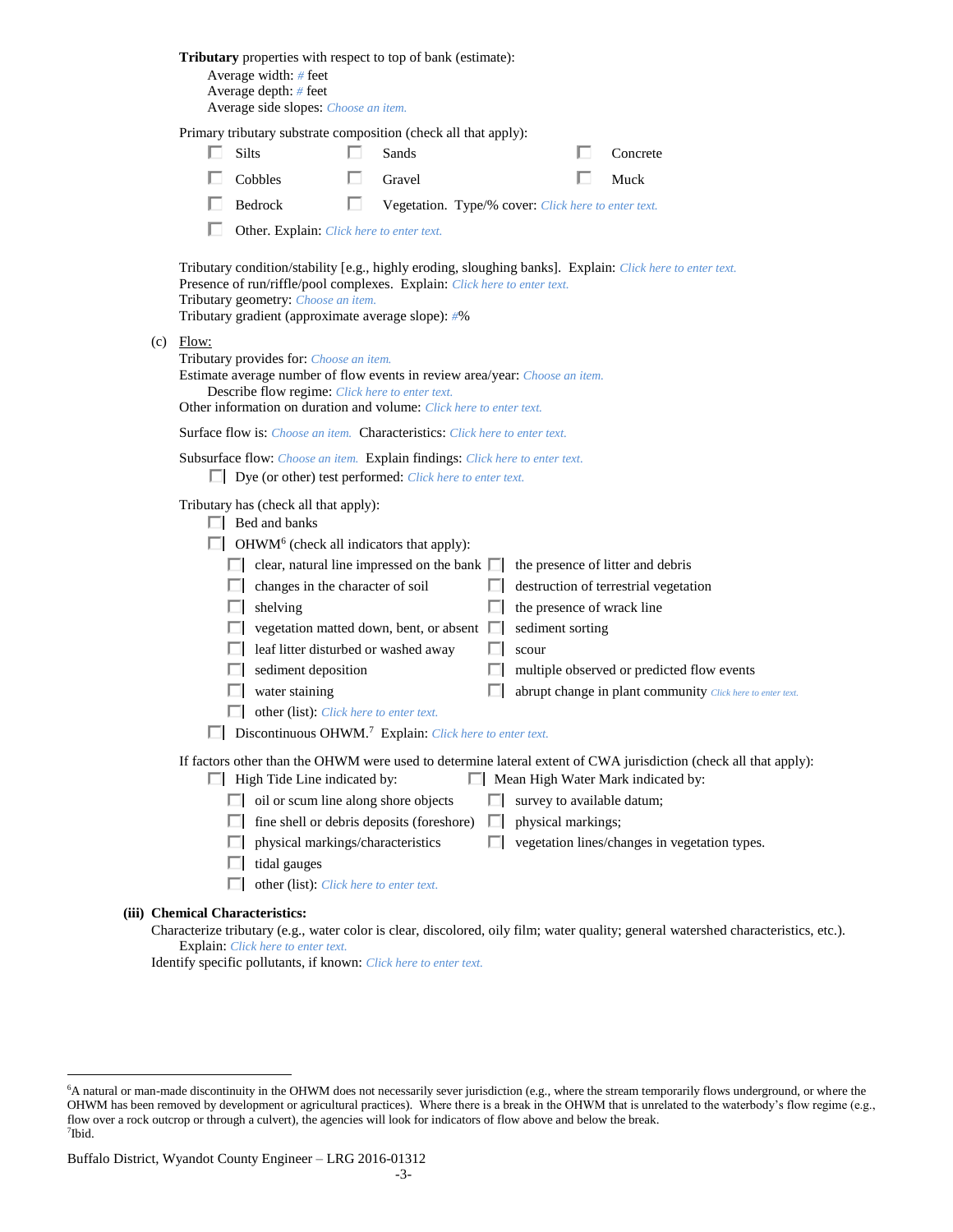## **(iv) Biological Characteristics. Channel supports (check all that apply):**

- Riparian corridor. Characteristics (type, average width): *Click here to enter text.*
- Wetland fringe. Characteristics: *Click here to enter text.*
- $\Box$  Habitat for:
	- Federally Listed species. Explain findings: *Click here to enter text.*
	- П. Fish/spawn areas. Explain findings: *Click here to enter text.*
	- П. Other environmentally-sensitive species. Explain findings: *Click here to enter text.*
	- П. Aquatic/wildlife diversity. Explain findings: *Click here to enter text.*

#### **2. Characteristics of wetlands adjacent to non-TNW that flow directly or indirectly into TNW**

#### **(i) Physical Characteristics:**

- (a) General Wetland Characteristics:
	- Properties:

Wetland size: *#* acres Wetland type. Explain: *Click here to enter text.*

Wetland quality. Explain: *Click here to enter text.*

Project wetlands cross or serve as state boundaries. Explain: *Click here to enter text.*

(b) General Flow Relationship with Non-TNW: Flow is: *Choose an item.* Explain: *Click here to enter text.*

Surface flow is: *Choose an item.* Characteristics: *Click here to enter text.*

Subsurface flow: *Choose an item.* Explain findings: *Click here to enter text.*

Dye (or other) test performed: *Click here to enter text.*

#### (c) Wetland Adjacency Determination with Non-TNW:

- $\Box$  Directly abutting
- Not directly abutting
	- Discrete wetland hydrologic connection. Explain: *Click here to enter text.*
	- $\Box$ Ecological connection. Explain: *Click here to enter text.*
	- $\Box$ Separated by berm/barrier. Explain: *Click here to enter text.*
- (d) Proximity (Relationship) to TNW

Project wetlands are *Choose an item.* river miles from TNW. Project waters are *Choose an item.* aerial (straight) miles from TNW. Flow is from: *Choose an item.* Estimate approximate location of wetland as within the *Choose an item.* floodplain.

#### **(ii) Chemical Characteristics:**

Characterize wetland system (e.g., water color is clear, brown, oil film on surface; water quality; general watershed characteristics; etc.). Explain: *Click here to enter text.*

Identify specific pollutants, if known: *Click here to enter text.*

#### **(iii) Biological Characteristics. Wetland supports (check all that apply):**

- Riparian buffer. Characteristics (type, average width): *Click here to enter text.*
- Vegetation type/percent cover. Explain: *Click here to enter text.*
- $\Box$  Habitat for:
	- Federally Listed species. Explain findings: *Click here to enter text*.
	- Fish/spawn areas. Explain findings: *Click here to enter text*.
	- Other environmentally-sensitive species. Explain findings: *Click here to enter text.*
	- Aquatic/wildlife diversity. Explain findings: *Click here to enter text.*

#### **3. Characteristics of all wetlands adjacent to the tributary (if any)**

All wetland(s) being considered in the cumulative analysis: *Choose an item.* Approximately (*#*) acres in total are being considered in the cumulative analysis.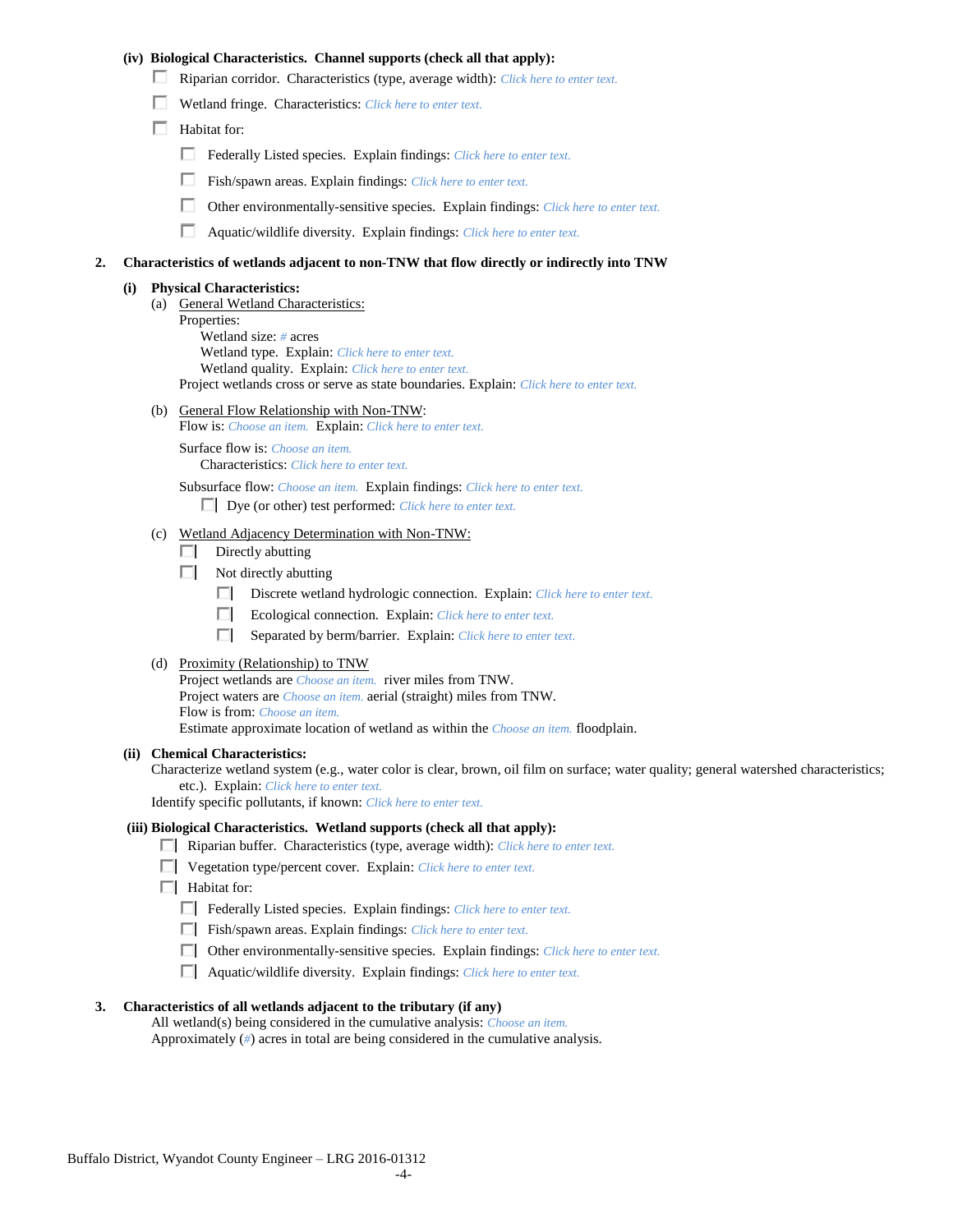For each wetland, specify the following:

| Directly abuts? $(Y/N)$ | Size (in acres) | Directly abuts? $(Y/N)$ | Size (in acres) |
|-------------------------|-----------------|-------------------------|-----------------|
|                         |                 |                         |                 |
| Y/N                     |                 | Y/N                     |                 |
| Y / N                   |                 | Y/N                     |                 |
|                         |                 | Y / N                   |                 |

Summarize overall biological, chemical and physical functions being performed: *Click here to enter text.*

## **C. SIGNIFICANT NEXUS DETERMINATION**

**A significant nexus analysis will assess the flow characteristics and functions of the tributary itself and the functions performed by any wetlands adjacent to the tributary to determine if they significantly affect the chemical, physical, and biological integrity of a TNW. For each of the following situations, a significant nexus exists if the tributary, in combination with all of its adjacent wetlands, has more than a speculative or insubstantial effect on the chemical, physical and/or biological integrity of a TNW. Considerations when evaluating significant nexus include, but are not limited to the volume, duration, and frequency of the flow of water in the tributary and its proximity to a TNW, and the functions performed by the tributary and all its adjacent wetlands. It is not appropriate to determine significant nexus based solely on any specific threshold of distance (e.g. between a tributary and its adjacent wetland or between a tributary and the TNW). Similarly, the fact an adjacent wetland lies within or outside of a floodplain is not solely determinative of significant nexus.** 

#### **Draw connections between the features documented and the effects on the TNW, as identified in the** *Rapanos* **Guidance and discussed in the Instructional Guidebook. Factors to consider include, for example:**

- Does the tributary, in combination with its adjacent wetlands (if any), have the capacity to carry pollutants or flood waters to TNWs, or to reduce the amount of pollutants or flood waters reaching a TNW?
- Does the tributary, in combination with its adjacent wetlands (if any), provide habitat and lifecycle support functions for fish and other species, such as feeding, nesting, spawning, or rearing young for species that are present in the TNW?
- Does the tributary, in combination with its adjacent wetlands (if any), have the capacity to transfer nutrients and organic carbon that support downstream foodwebs?
- Does the tributary, in combination with its adjacent wetlands (if any), have other relationships to the physical, chemical, or biological integrity of the TNW?

## *Note: the above list of considerations is not inclusive and other functions observed or known to occur should be documented below:*

- **1. Significant nexus findings for non-RPW that has no adjacent wetlands and flows directly or indirectly into TNWs.** Explain findings of presence or absence of significant nexus below, based on the tributary itself, then go to Section III.D: *Click here to enter text.*
- **2. Significant nexus findings for non-RPW and its adjacent wetlands, where the non-RPW flows directly or indirectly into TNWs.**  Explain findings of presence or absence of significant nexus below, based on the tributary in combination with all of its adjacent wetlands, then go to Section III.D: *Click here to enter text.*
- **3. Significant nexus findings for wetlands adjacent to an RPW but that do not directly abut the RPW.** Explain findings of presence or absence of significant nexus below, based on the tributary in combination with all of its adjacent wetlands, then go to Section III.D: *Click here to enter text.*

## **D. DETERMINATIONS OF JURISDICTIONAL FINDINGS. THE SUBJECT WATERS/WETLANDS ARE (CHECK ALL THAT APPLY):**

- **1. TNWs and Adjacent Wetlands.** Check all that apply and provide size estimates in review area:
	- TNWs: *#* linear feet *#* width (ft), Or, *#* acres.
	- Wetlands adjacent to TNWs: *#* acres.

## **2. RPWs that flow directly or indirectly into TNWs.**

- $\nabla$  Tributaries of TNWs where tributaries typically flow year-round are jurisdictional. Provide data and rationale indicating that tributary is perennial: The Sandusky River is mapped as a perennial water on the USGS Nevada Quadrangle (solid blue line), the NHD database and the NWI map reports the Sandusky River at the project location is a Riverine, lower perennial, with an unconsolidated bottom and a permanently flooded water regime (R2UBH).
- $\Box$  Tributaries of TNW where tributaries have continuous flow "seasonally" (e.g., typically three months each year) are jurisdictional. Data supporting this conclusion is provided at Section III.B. Provide rationale indicating that tributary flows seasonally: *Click here to enter text.*.

Provide estimates for jurisdictional waters in the review area (check all that apply):

- $\triangledown$  Tributary waters: 70 linear feet 93 width (ft).
- Other non-wetland waters: *#* acres. Identify type(s) of waters: *Click here to enter text.*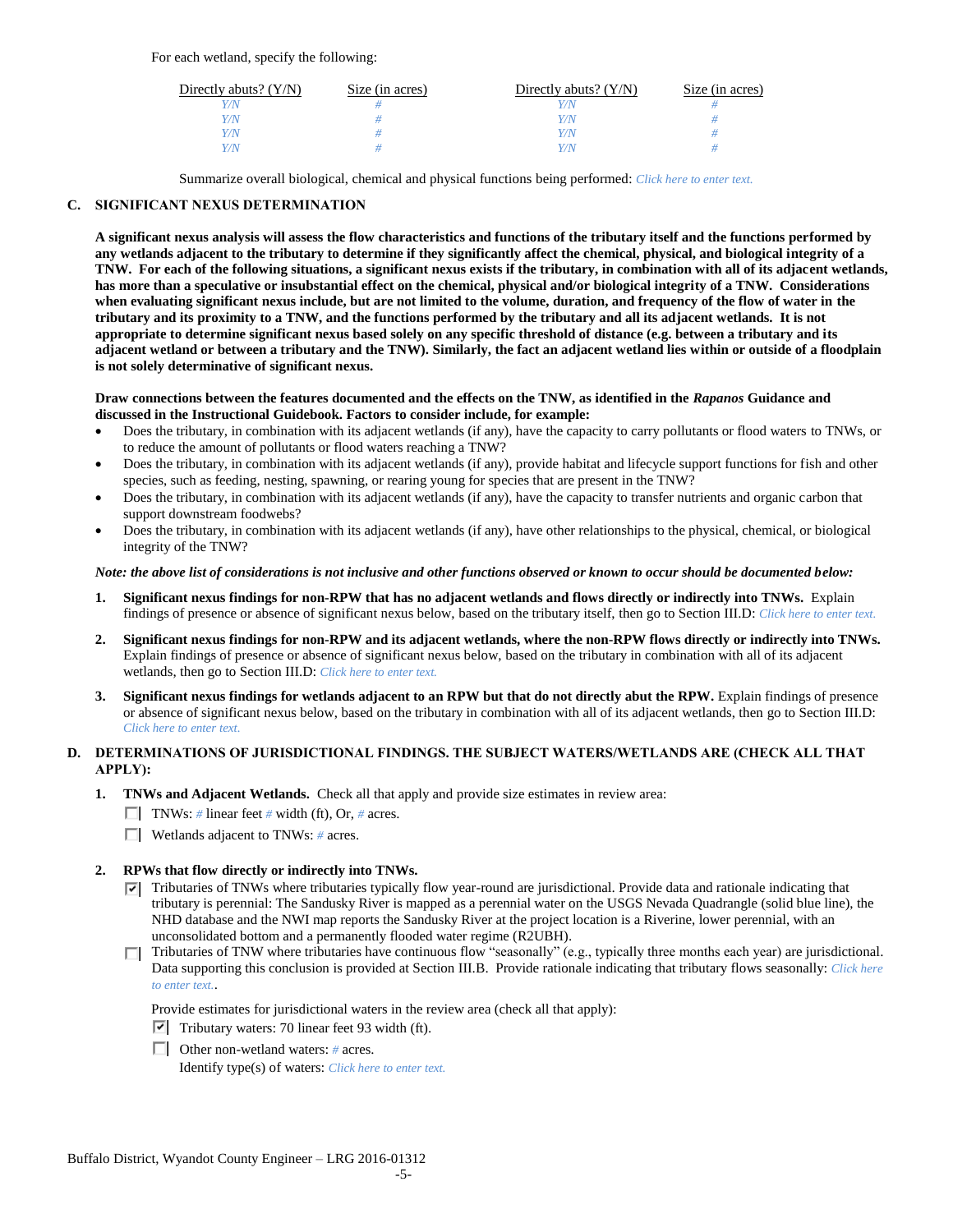## **3. Non-RPWs<sup>8</sup> that flow directly or indirectly into TNWs.**

 $\Box$  Waterbody that is not a TNW or an RPW, but flows directly or indirectly into a TNW, and it has a significant nexus with a TNW is jurisdictional. Data supporting this conclusion is provided at Section III.C.

Provide estimates for jurisdictional waters within the review area (check all that apply):

- **Tributary waters:** # linear feet # width (ft).
- Other non-wetland waters: *#* acres.
	- Identify type(s) of waters: *Click here to enter text.*

## **4. Wetlands directly abutting an RPW that flow directly or indirectly into TNWs.**

- Wetlands directly abut RPW and thus are jurisdictional as adjacent wetlands.
	- $\Box$  Wetlands directly abutting an RPW where tributaries typically flow year-round. Provide data and rationale indicating that tributary is perennial in Section III.D.2, above. Provide rationale indicating that wetland is directly abutting an RPW: *Click here to enter text.*
	- $\Box$  Wetlands directly abutting an RPW where tributaries typically flow "seasonally." Provide data indicating that tributary is seasonal in Section III.B and rationale in Section III.D.2, above. Provide rationale indicating that wetland is directly abutting an RPW: *Click here to enter text.*

Provide acreage estimates for jurisdictional wetlands in the review area: *#* acres.

- **5. Wetlands adjacent to but not directly abutting an RPW that flow directly or indirectly into TNWs.**
	- $\Box$  Wetlands that do not directly abut an RPW, but when considered in combination with the tributary to which they are adjacent and with similarly situated adjacent wetlands, have a significant nexus with a TNW are jurisidictional. Data supporting this conclusion is provided at Section III.C.

Provide acreage estimates for jurisdictional wetlands in the review area: *#* acres.

- **6. Wetlands adjacent to non-RPWs that flow directly or indirectly into TNWs.** 
	- □ Wetlands adjacent to such waters, and have when considered in combination with the tributary to which they are adjacent and with similarly situated adjacent wetlands, have a significant nexus with a TNW are jurisdictional. Data supporting this conclusion is provided at Section III.C.

Provide estimates for jurisdictional wetlands in the review area: *#* acres.

#### **7. Impoundments of jurisdictional waters. 9**

As a general rule, the impoundment of a jurisdictional tributary remains jurisdictional.

- Demonstrate that impoundment was created from "waters of the U.S.," or
- Demonstrate that water meets the criteria for one of the categories presented above (1-6), or
- П. Demonstrate that water is isolated with a nexus to commerce (see E below).
- **E. ISOLATED [INTERSTATE OR INTRA-STATE] WATERS, INCLUDING ISOLATED WETLANDS, THE USE, DEGRADATION OR DESTRUCTION OF WHICH COULD AFFECT INTERSTATE COMMERCE, INCLUDING ANY SUCH WATERS (CHECK ALL THAT APPLY):<sup>10</sup>**
	- $\Box$  which are or could be used by interstate or foreign travelers for recreational or other purposes.
	- $\Box$  from which fish or shellfish are or could be taken and sold in interstate or foreign commerce.
	- $\Box$  which are or could be used for industrial purposes by industries in interstate commerce.
	- Interstate isolated waters.Explain: *Click here to enter text.*
	- Other factors.Explain: *Click here to enter text.*

#### **Identify water body and summarize rationale supporting determination:** *Click here to enter text.*

Provide estimates for jurisdictional waters in the review area (check all that apply):

- **Tributary waters:** # linear feet # width (ft).
- Other non-wetland waters: *#* acres.

Identify type(s) of waters: *Click here to enter text.*

Wetlands: *#* acres.

 $\overline{a}$ <sup>8</sup>See Footnote # 3.

<sup>&</sup>lt;sup>9</sup> To complete the analysis refer to the key in Section III.D.6 of the Instructional Guidebook.

<sup>&</sup>lt;sup>10</sup> Prior to asserting or declining CWA jurisdiction based solely on this category, Corps Districts will elevate the action to Corps and EPA HQ for review consistent with the process described in the Corps/EPA *Memorandum Regarding CWA Act Jurisdiction Following Rapanos.*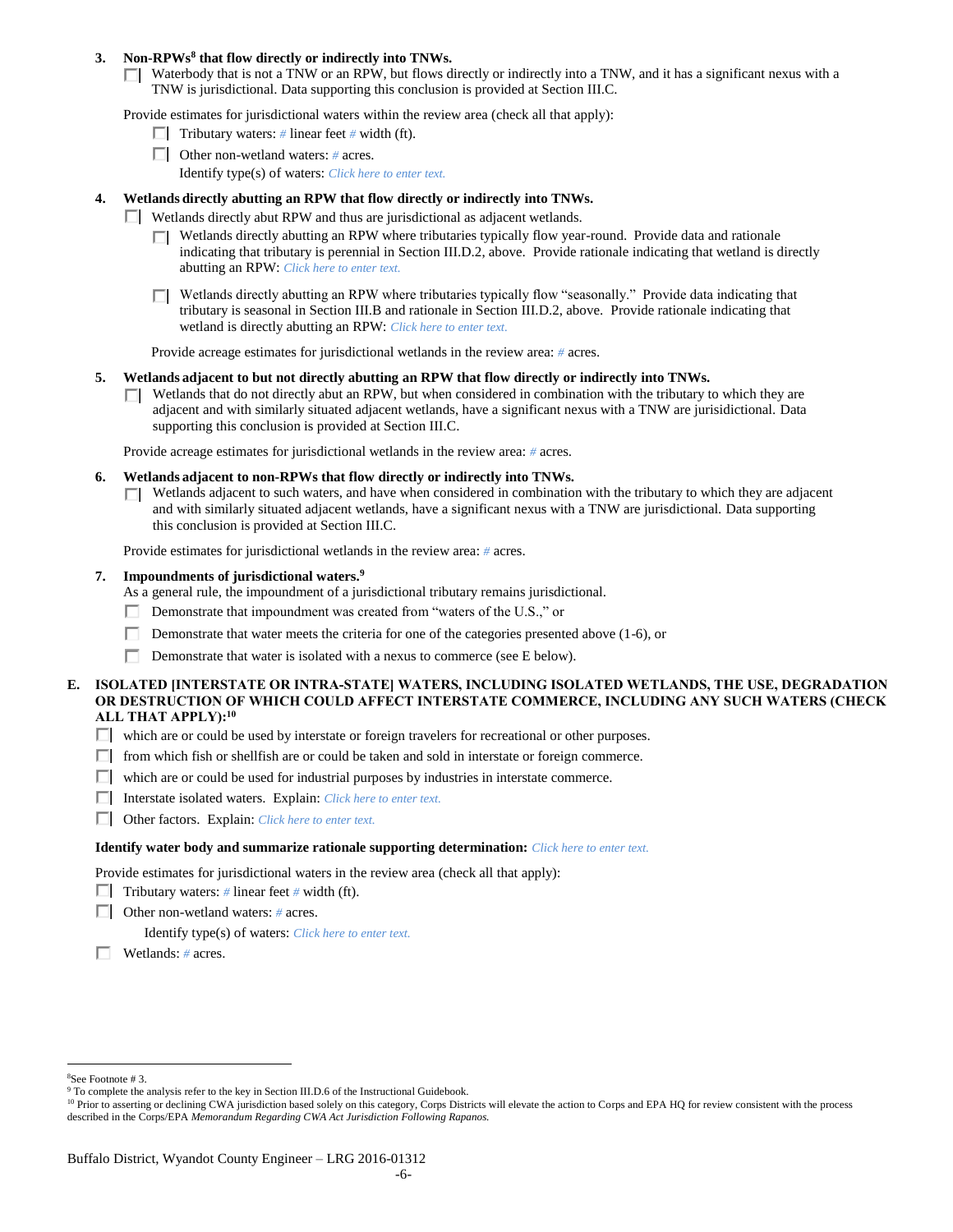| F. |   | NON-JURISDICTIONAL WATERS, INCLUDING WETLANDS (CHECK ALL THAT APPLY):                                                                                                                                                                                                                                                     |
|----|---|---------------------------------------------------------------------------------------------------------------------------------------------------------------------------------------------------------------------------------------------------------------------------------------------------------------------------|
|    |   | $\Box$ If potential wetlands were assessed within the review area, these areas did not meet the criteria in the 1987 Corps of Engineers<br>Wetland Delineation Manual and/or appropriate Regional Supplements.                                                                                                            |
|    | □ | Review area included isolated waters with no substantial nexus to interstate (or foreign) commerce.                                                                                                                                                                                                                       |
|    |   | Prior to the Jan 2001 Supreme Court decision in "SWANCC," the review area would have been regulated based solely on the<br>"Migratory Bird Rule" (MBR).                                                                                                                                                                   |
|    | □ | Waters do not meet the "Significant Nexus" standard, where such a finding is required for jurisdiction. Explain: Click here to enter text.                                                                                                                                                                                |
|    | П | Other: (explain, if not covered above): Click here to enter text.                                                                                                                                                                                                                                                         |
|    |   | Provide acreage estimates for non-jurisdictional waters in the review area, where the sole potential basis of jurisdiction is the MBR factors<br>(i.e., presence of migratory birds, presence of endangered species, use of water for irrigated agriculture), using best professional judgment<br>(check all that apply): |
|    |   | Non-wetland waters (i.e., rivers, streams): # linear feet # width (ft).                                                                                                                                                                                                                                                   |
|    |   | Lakes/ponds: $# \, \text{acres.}$                                                                                                                                                                                                                                                                                         |
|    |   | Other non-wetland waters: # acres. List type of aquatic resource: Click here to enter text                                                                                                                                                                                                                                |
|    |   | Wetlands: $#$ acres.                                                                                                                                                                                                                                                                                                      |
|    |   | Provide acreage estimates for non-jurisdictional waters in the review area that do not meet the "Significant Nexus" standard, where such a<br>finding is required for jurisdiction (check all that apply):<br>Non-wetland waters (i.e., rivers, streams): $#$ linear feet $#$ width (ft).                                 |
|    |   | Lakes/ponds: $# \, \text{acres.}$                                                                                                                                                                                                                                                                                         |
|    |   | Other non-wetland waters: # acres. List type of aquatic resource: Click here to enter text                                                                                                                                                                                                                                |
|    |   | Wetlands: $#$ acres.                                                                                                                                                                                                                                                                                                      |
|    |   |                                                                                                                                                                                                                                                                                                                           |
|    |   | <b>SECTION IV: DATA SOURCES.</b>                                                                                                                                                                                                                                                                                          |
|    |   | A. SUPPORTING DATA. Data reviewed for JD (check all that apply - checked items shall be included in case file and, where checked and<br>requested, appropriately reference sources below):<br>$\triangledown$ Maps, plans, plots or plat submitted by or on behalf of the applicant/consultant: Click here to enter text. |
|    | ш | Data sheets prepared/submitted by or on behalf of the applicant/consultant.                                                                                                                                                                                                                                               |
|    |   | Office concurs with data sheets/delineation report.                                                                                                                                                                                                                                                                       |
|    |   | Office does not concur with data sheets/delineation report.                                                                                                                                                                                                                                                               |
|    | П | Data sheets prepared by the Corps: Click here to enter text.                                                                                                                                                                                                                                                              |
|    |   | Corps navigable waters' study: Click here to enter text.                                                                                                                                                                                                                                                                  |
|    | 罓 | U.S. Geological Survey Hydrologic Atlas: Click here to enter text.                                                                                                                                                                                                                                                        |
|    |   | $ \overline{v} $ USGS NHD data.                                                                                                                                                                                                                                                                                           |
|    |   | $\Box$ USGS 8 and 12 digit HUC maps.                                                                                                                                                                                                                                                                                      |
|    | 罓 | U.S. Geological Survey map(s). Cite scale & quad name: Nevada Quadrangle, Ohio 1:24,000                                                                                                                                                                                                                                   |
|    |   | USDA Natural Resources Conservation Service Soil Survey. Citation: Click here to enter text.                                                                                                                                                                                                                              |
|    | ⊽ | National wetlands inventory map(s). Cite name: on line                                                                                                                                                                                                                                                                    |
|    | п | State/Local wetland inventory map(s): Click here to enter text.                                                                                                                                                                                                                                                           |
|    | 罓 | FEMA/FIRM maps: Click here to enter text.                                                                                                                                                                                                                                                                                 |
|    | п | 100-year Floodplain Elevation is: Click here to enter text. (National Geodectic Vertical Datum of 1929)                                                                                                                                                                                                                   |
|    | ⊽ | Photographs: $\boxed{\checkmark}$ Aerial (Name & Date): 1995, 2004 to 2006, 2009 to 2010, 2012 and 2014                                                                                                                                                                                                                   |
|    |   | or $\overline{ \mathbf{v} }$ Other (Name & Date): Submitted with permit application – No date                                                                                                                                                                                                                             |
|    | п | Previous determination(s). File no. and date of response letter: Click here to enter text.                                                                                                                                                                                                                                |
|    | П | Applicable/supporting case law: Click here to enter text.                                                                                                                                                                                                                                                                 |
|    | Е | Applicable/supporting scientific literature: Click here to enter text.                                                                                                                                                                                                                                                    |
|    |   | Other information (please specify): Click here to enter text.                                                                                                                                                                                                                                                             |

## **B. ADDITIONAL COMMENTS TO SUPPORT JD:** *Click here to enter text.*